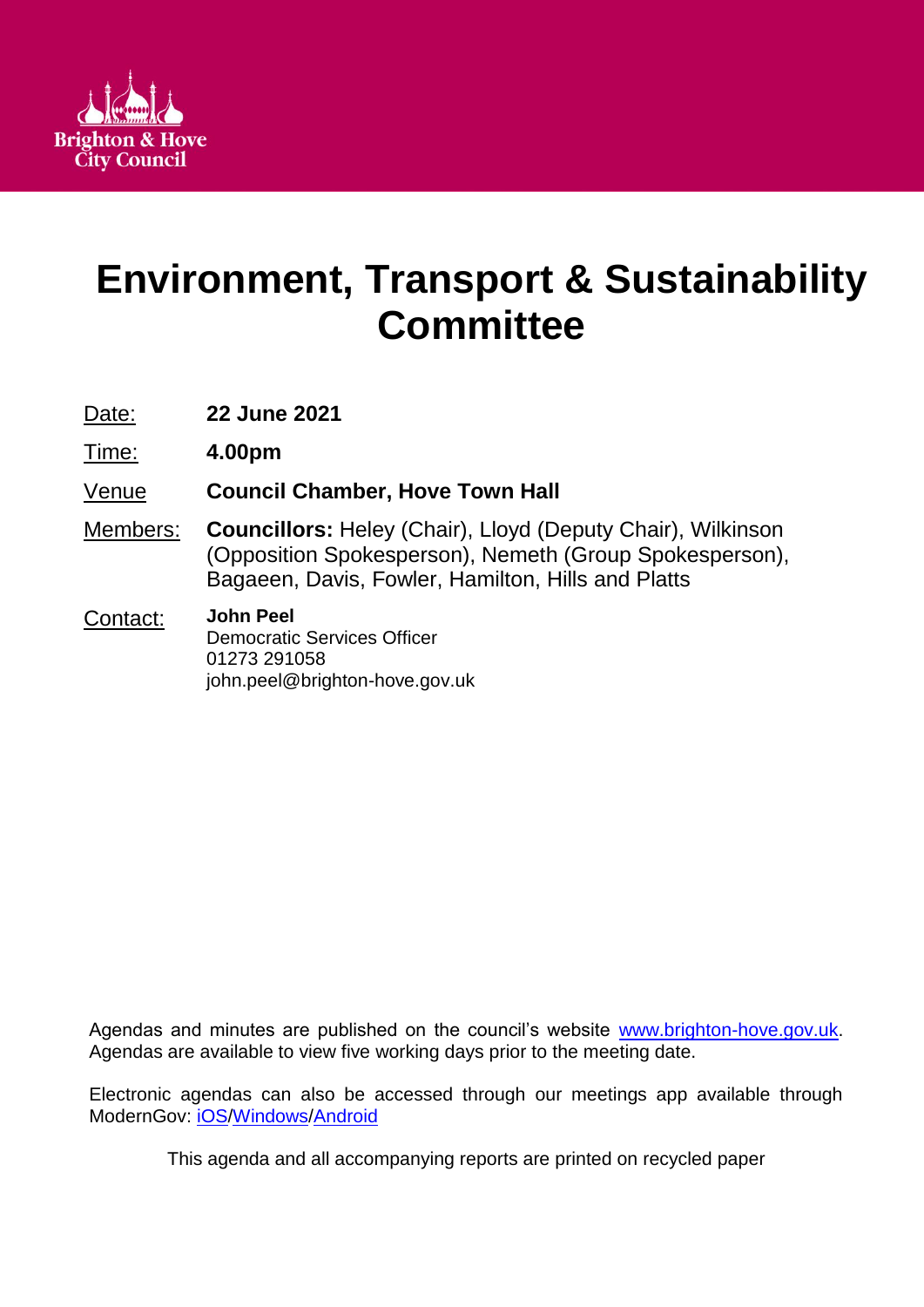#### **PART ONE Page**

#### **PROCEDURAL MATTERS**

#### **1 PROCEDURAL BUSINESS**

(a) **Declarations of Substitutes:** Where councillors are unable to attend a meeting, a substitute Member from the same political group may attend, speak and vote in their place for that meeting.

#### (b) **Declarations of Interest:**

- (a) Disclosable pecuniary interests;
- (b) Any other interests required to be registered under the local code;
- (c) Any other general interest as a result of which a decision on the matter might reasonably be regarded as affecting you or a partner more than a majority of other people or businesses in the ward/s affected by the decision.

In each case, you need to declare

- (i) the item on the agenda the interest relates to;
- (ii) the nature of the interest; and
- (iii) whether it is a disclosable pecuniary interest or some other interest.

If unsure, Members should seek advice from the committee lawyer or administrator preferably before the meeting.

- (c) **Exclusion of Press and Public:** To consider whether, in view of the nature of the business to be transacted or the nature of the proceedings, the press and public should be excluded from the meeting when any of the following items are under consideration.
	- *Note: Any item appearing in Part Two of the agenda states in its heading the category under which the information disclosed in the report is exempt from disclosure and therefore not available to the press and public. A list and description of the exempt categories is available for public inspection at Brighton and Hove Town Halls and on-line in the Constitution at part 7.1.*

#### **2 MINUTES 9 - 24**

To consider the minutes of the meeting held on 16 March 2021.

*Contact Officer: John Peel Tel: 01273 291058*

#### **3 CHAIRS COMMUNICATIONS**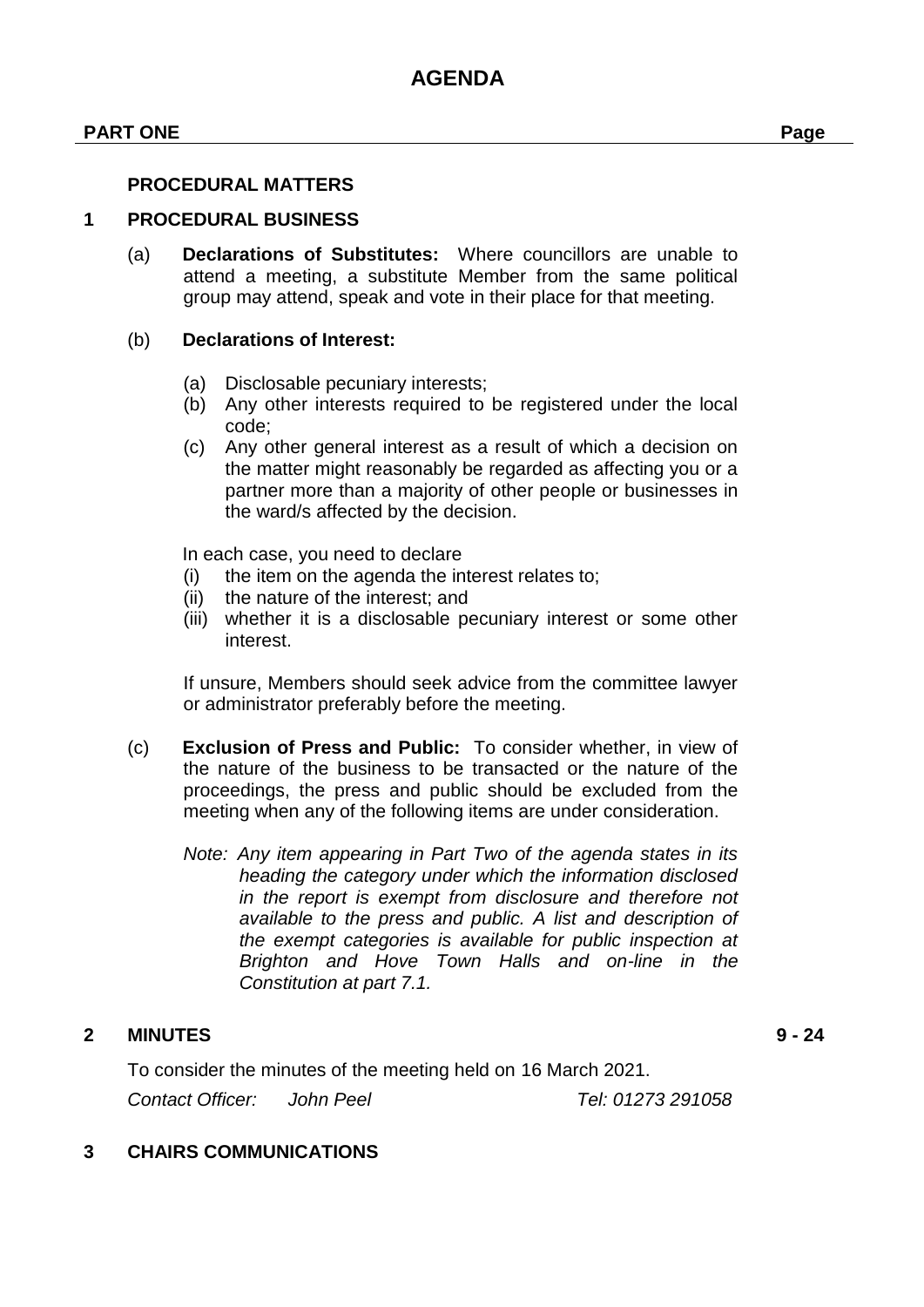## **4 CALL OVER**

- (a) Items  $8 18$  will be read out at the meeting and Members invited to reserve the items for consideration.
- (b) Those items not reserved will be taken as having been received and the reports' recommendations agreed.

## **5 PUBLIC INVOLVEMENT 25 - 30**

To consider the following matters raised by members of the public:

- (a) **Petitions:** To receive any petitions presented by members of the public;
	- 1) TRO on Sydney Street
- (b) **Written Questions:** To receive any questions submitted by the due date of 12 noon on the 16 June 2021;
	- 1) Air pollution
- (c) **Deputations:** To receive any deputations submitted by the due date of 12 noon on the 16 June 2021.
	- 1) Pavement Obstructions

#### **6 ITEMS REFERRED FROM COUNCIL 31 - 32**

To consider any items referred from Full Council:

#### **Petitions:**

- 1) Reduce Resident Parking Permit Fees
- 2) Create 45 degree parking bays on Roedale road to improve local residents quality of life

#### **7 MEMBER INVOLVEMENT 33 - 42**

To consider the following matters raised by Members:

- (a) **Petitions:** To receive any petitions;
- (b) **Written Questions:** To consider any written questions;
	- (1) Councillor Childs- Freshfield Road safety
	- (2) Councillor Childs- Verge and Pavement Parking
	- (3) Councillor Childs- Cycle Lane on Marine Parade
	- (4) Councillor Childs- Tarner Park
	- (5) Councillor Childs- Queens Park
	- (6) Councillor Fishleigh- Road Safety
	- (7) Councillor Fishleigh- Damage to an allotment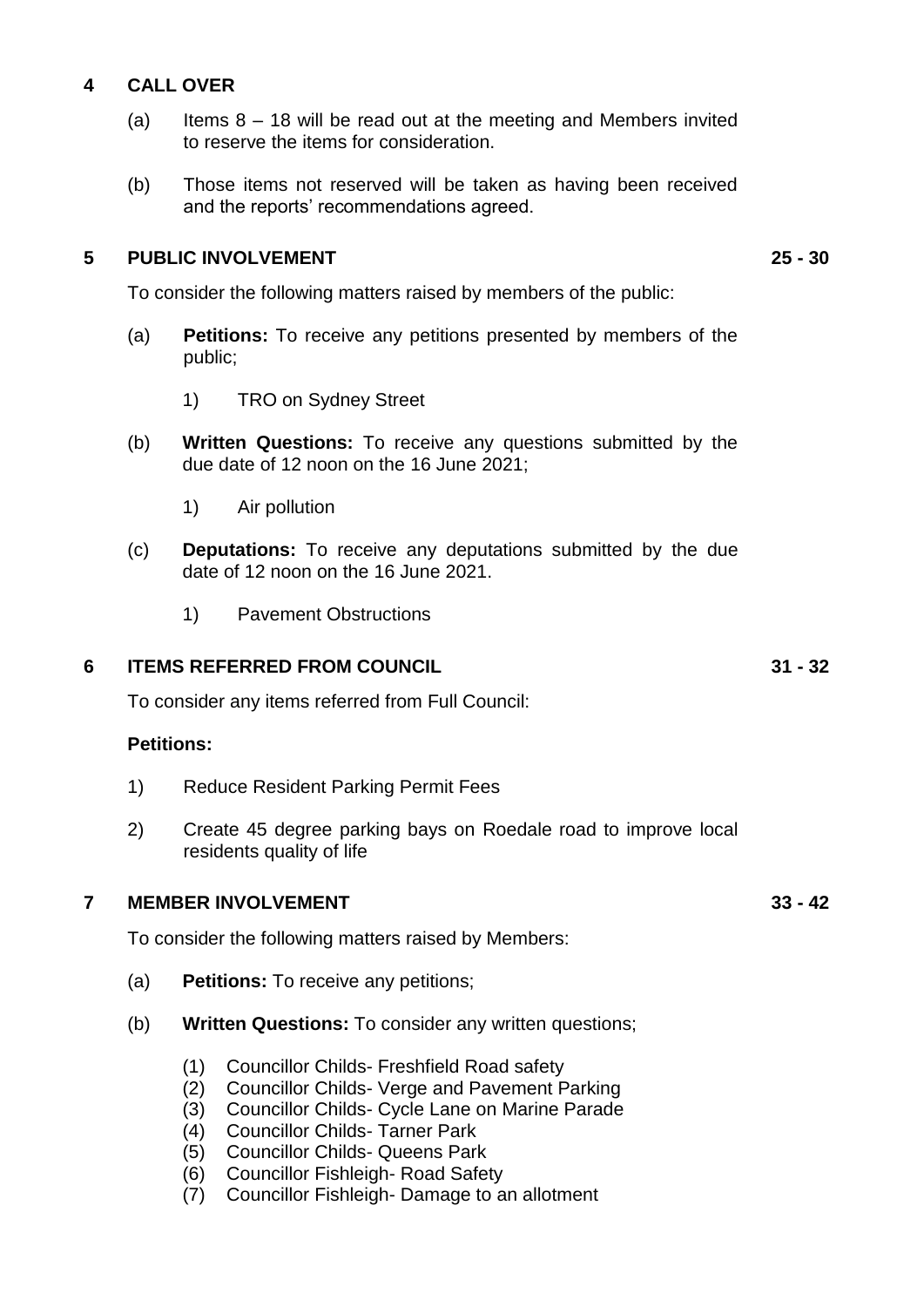- (8) Councillor Fishleigh- Pavement Weeds
- (9) Councillor Fowler- Car Club
- (10) Councillor Williams- City wide access
- (11) Councillor Williams- St Georges Road
- (12) Councillor Williams- Madeira Drive
- (13) Councillor Williams- Parking Bay, Broadway Whitehawk
- (14) Councillor Fowler- Parking in Hollingdean
- (15) Councillor Fowler- Park and Ride
- (16) Councillor Fowler- Cycle Signage A259
- (17) Councillor Fowler- Weeds, Hollingdean Terrace
- (18) Councillor Fowler- Parking at Fiveways
- (19) Councillor Nemeth- Renewal Delays
- (20) Councillor Nemeth- Speed Trials
- (21) Councillor Nemeth- Green Wall
- (22) Councillor Nemeth- Boundary Road revamp
- (23) Councillor Nemeth- Seafront Toilets
- (24) Councillor Nemeth- Allotments
- (c) **Letters:** To consider any letters;
	- (1) Councillor McNair- Patcham Bikeshare Hub
- (d) **Notices of Motion:** to consider any Notices of Motion referred from Full Council or submitted directly to the Committee.
	- (1) Tree Planting- Conservative Group
	- (2) Fly-posting on the Seafront- Conservative Group

#### **ENVIRONMENT & SUSTAINABILITY MATTERS**

#### **8 NATIONAL RESOURCES AND WASTE STRATEGY – RESPONSES TO GOVERNMENT CONSULTATIONS 43 - 100**

Report of the Executive Director, Economy, Environment & Culture

| Contact Officer: | Lynsay Cook | Tel: 01273 291851 |
|------------------|-------------|-------------------|
| Ward Affected:   | All Wards   |                   |

#### **9 FOOD WASTE COLLECTION SERVICE UPDATE 101 - 124**

Report of the Executive Director, Economy, Environment & Culture

| <b>Contact Officer:</b> | Lynsay Cook | Tel: 01273 291851 |
|-------------------------|-------------|-------------------|
| Ward Affected:          | All Wards   |                   |

#### **10 COMMERCIAL BINS ON THE HIGHWAY: OUTCOME OF PUBLIC CONSULTATION 125 - 176**

Report of the Executive Director, Economy, Environment & Culture

| Contact Officer: | Lynsay Cook | Tel: 01273 291851 |
|------------------|-------------|-------------------|
| Ward Affected:   | All Wards   |                   |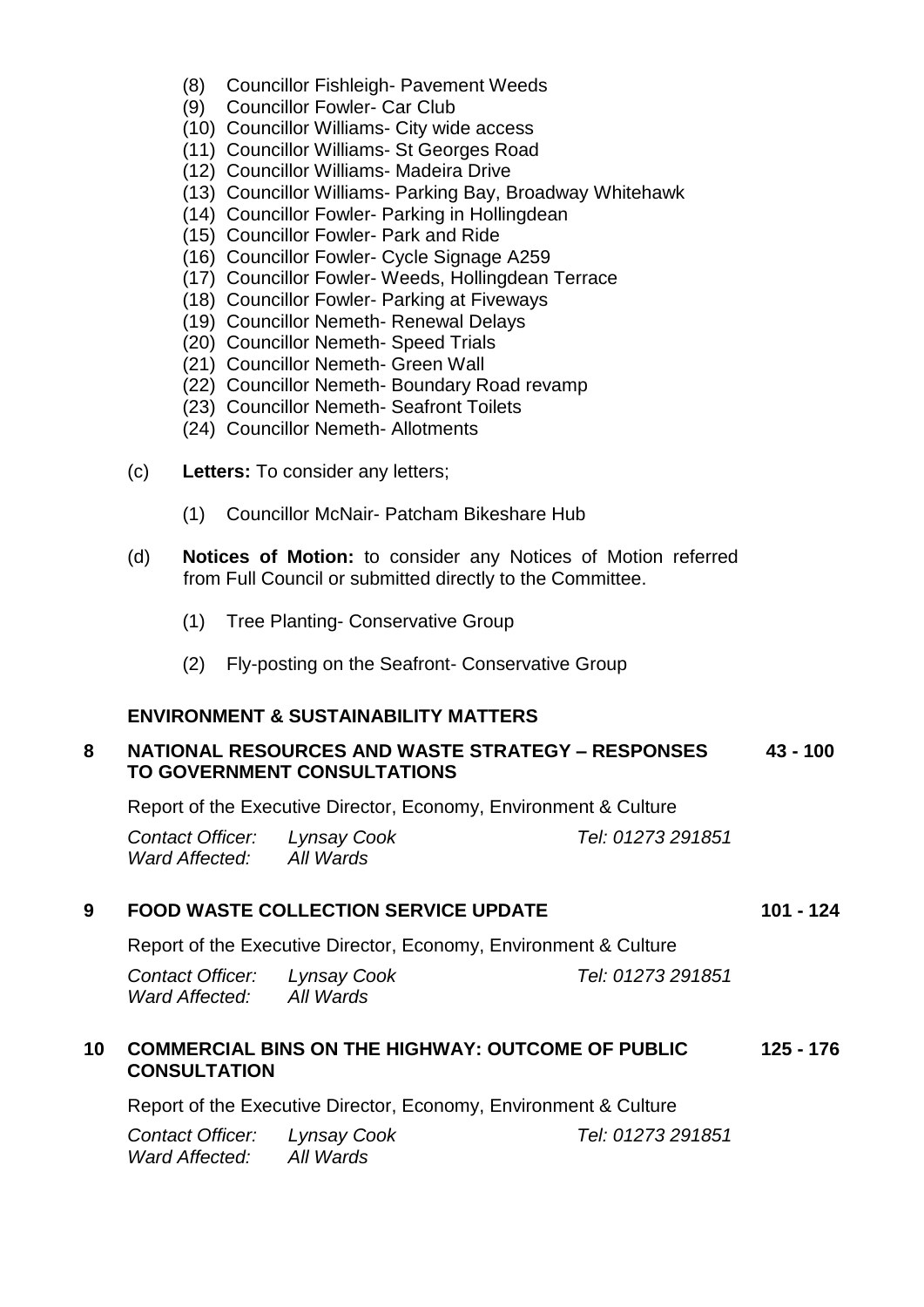| 11              | <b>ENVIRONMENTAL ENFORCEMENT FRAMEWORK</b>                       |                                                                   |                   | 177 - 210   |
|-----------------|------------------------------------------------------------------|-------------------------------------------------------------------|-------------------|-------------|
|                 | Report of the Executive Director, Economy, Environment & Culture |                                                                   |                   |             |
|                 | Contact Officer: Lynsay Cook<br>Ward Affected:                   | All Wards                                                         | Tel: 01273 291851 |             |
| 12 <sup>2</sup> | <b>BINFRASTRUCTURE STRATEGY</b>                                  |                                                                   |                   | $211 - 236$ |
|                 | Report of the Executive Director, Economy, Environment & Culture |                                                                   |                   |             |
|                 | <b>Contact Officer:</b><br>Ward Affected:                        | <b>Lynsay Cook</b><br>All Wards                                   | Tel: 01273 291851 |             |
| 13              | <b>WATERHALL WILDING PROJECT</b>                                 |                                                                   |                   | $237 - 252$ |
|                 |                                                                  | Report of the Executive Director, Economy, Environment & Culture  |                   |             |
|                 | Contact Officer:<br>Ward Affected: Withdean                      | <b>Robert Walker</b>                                              | Tel: 01273 294349 |             |
|                 |                                                                  | <b>TRANSPORT &amp; PUBLIC REALM MATTERS</b>                       |                   |             |
| 14              | <b>LOCAL TRANSPORT PLAN 5 INITIAL ENGAGEMENT</b>                 |                                                                   |                   | $253 - 282$ |
|                 | Report of the Executive Director, Economy, Environment & Culture |                                                                   |                   |             |
|                 | Contact Officer:<br>Ward Affected:                               | <b>Andrew Renaut</b><br>All Wards                                 | Tel: 01273 292477 |             |
| 15              | <b>NETWORK MANAGEMENT ACTION PLAN</b>                            |                                                                   |                   | $283 - 300$ |
|                 | Report of the Executive Director, Economy, Environment & Culture |                                                                   |                   |             |
|                 | Contact Officer:<br>Ward Affected:                               | <b>Andrew Westwood</b><br>All Wards                               | Tel: 01273 292468 |             |
| 16              | <b>PARKING POLICIES</b>                                          |                                                                   |                   | $301 - 350$ |
|                 | Report of the Executive Director, Economy, Environment & Culture |                                                                   |                   |             |
|                 | <b>Contact Officer:</b><br>Ward Affected:                        | <b>Charles Field</b><br>All Wards                                 | Tel: 01273 293329 |             |
| 17              | TRO-12-2021 OBJECTIONS                                           |                                                                   |                   | $351 - 360$ |
|                 | Report of the Executive Director, Economy, Environment & Culture |                                                                   |                   |             |
|                 | Contact Officer:<br>Ward Affected:                               | <b>Matthew Thompson</b><br>Hove Park; Patcham; South<br>Portslade | Tel: 01273 293705 |             |
| 18              | THE NATIONAL BUS STRATEGY                                        |                                                                   |                   |             |
|                 | Report of the Executive Director, Economy, Environment & Culture |                                                                   |                   |             |
|                 | <b>Contact Officer:</b><br><b>Ward Affected:</b>                 | Owen McElroy<br>All Wards                                         | Tel: 01273 290368 |             |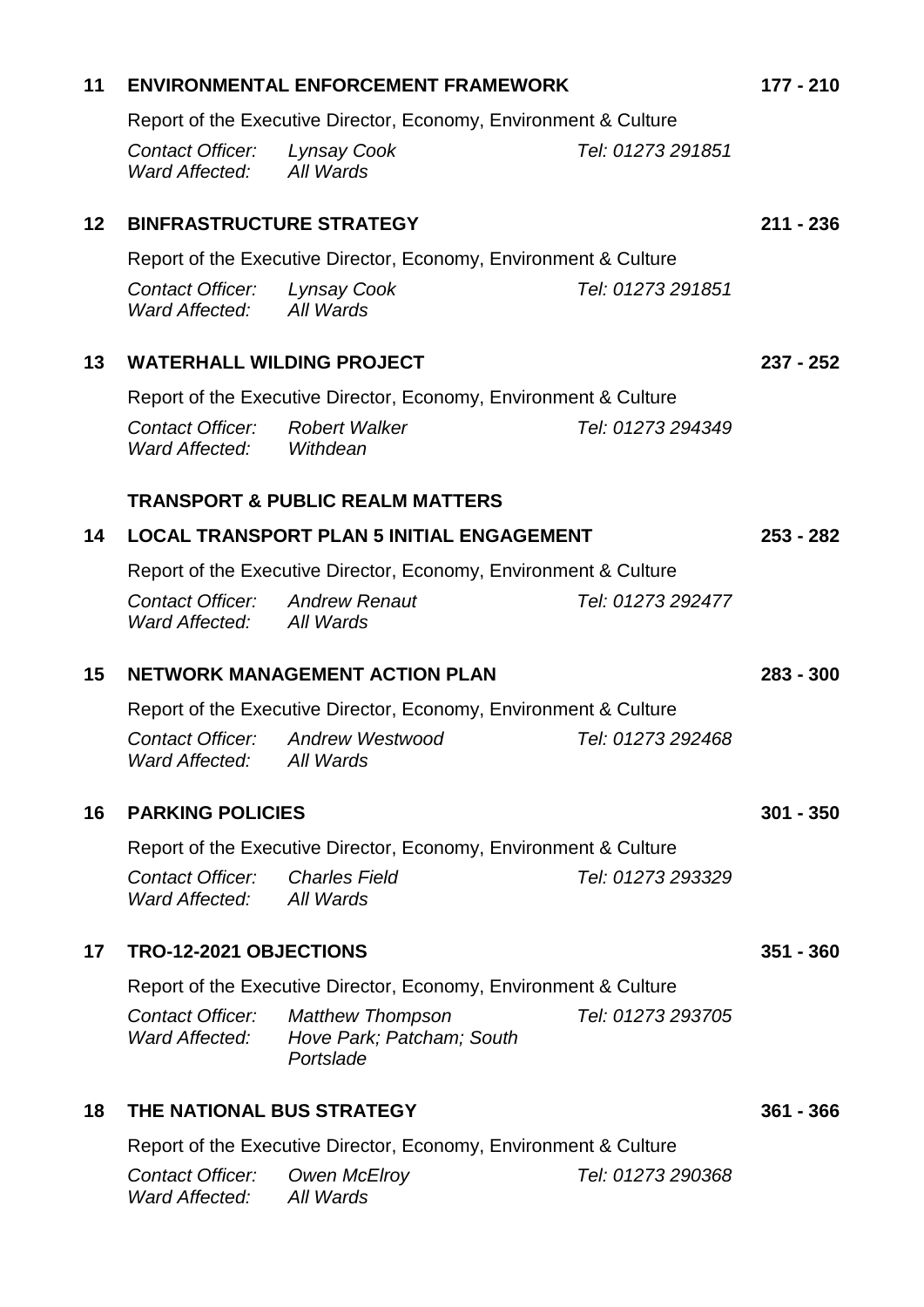## **19 ITEMS REFERRED FOR FULL COUNCIL**

To consider items to be submitted to the 15 July 2021 Council meeting for information.

*In accordance with Procedure Rule 24.3a, the Committee may determine that any item is to be included in its report to Council. In addition, any Group may specify one further item to be included by notifying the Chief Executive no later than 10am on the eighth working day before the Council meeting at which the report is to be made, or if the Committee meeting take place after this deadline, immediately at the conclusion of the Committee meeting*